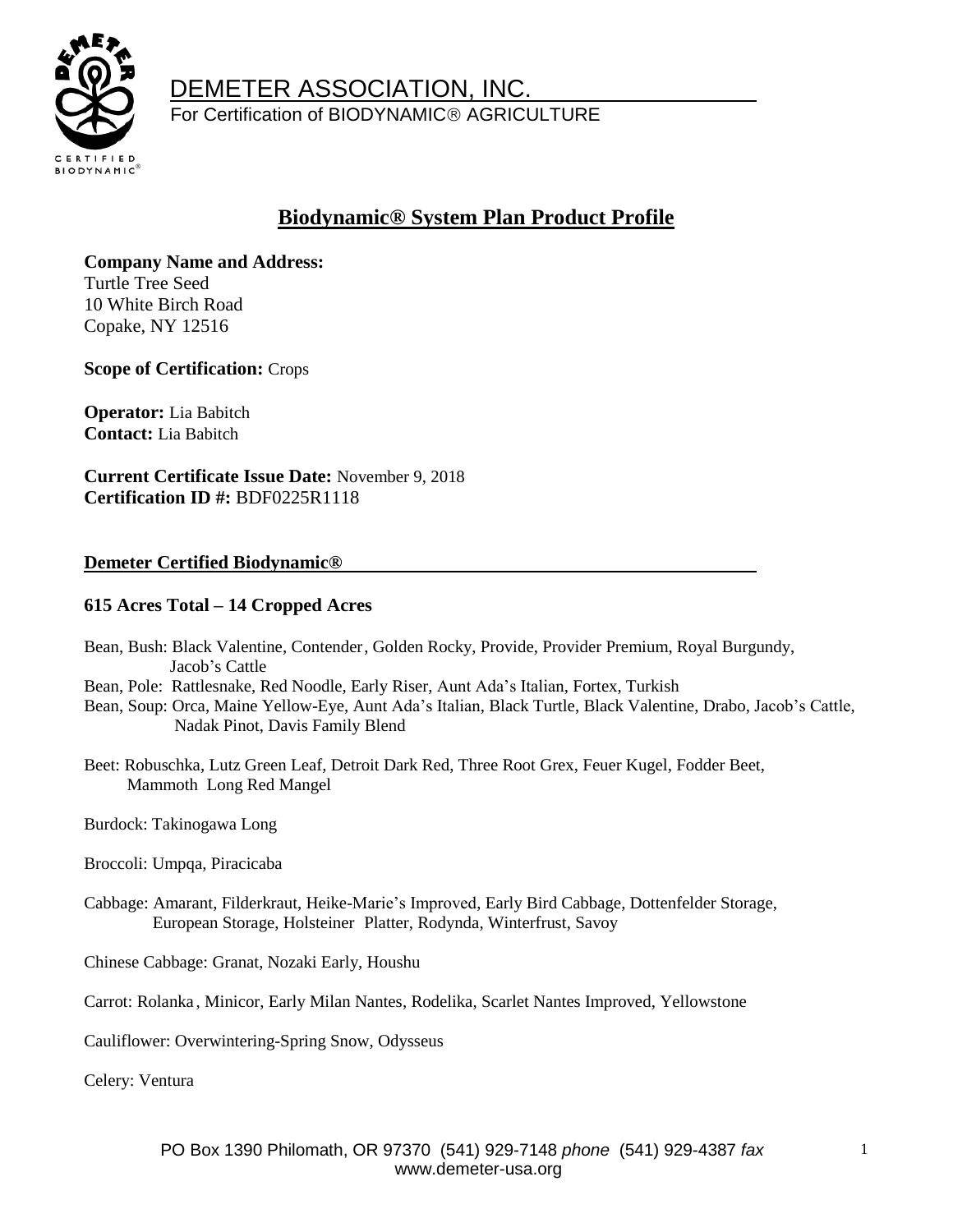

# DEMETER ASSOCIATION, INC.

### For Certification of BIODYNAMIC<sup>®</sup> AGRICULTURE

Celeriac: Brilliant, Monarch

Corn, Sweet: Ashworth, Harmony, Rose Potpourri Corn, Pop: Vermont Red Kernel, Glass Gem Corn, Flour: Hopi Blue

Cucumber: Persian, Boston Pickler, Marketmore76, Marketmore 86, Slicing 97, Boothby Blonde, Shintokiwa

Eggplant: Rose Bianca, Violetta Lunga, Black Beauty, Ping Tung Long

Endive: Brussels Witloof, Emerald Escarole, Treffine Maraichere Frisee

Chicory: Zuckerhut, Ascolana

Fennel, Bulbing: Perfektion, Zefa Fino

Greens: Garden (Upland) Cress, Karate Cabbage, Miner's Lettuce, Corn Salad, Corn Salad - New York Hardy Arugula, Pepper Cress, Sorrel

Greens, Asian: Ruby Streaks, Yukina Savory, Komatsuna, Kyona Mizuna, Mustard - Giant Red, Asian Green Mix, Tat Soi, Pac Choi - Dwarf Ching Chiang, Pac Choi - Prize, Hon Tsai Tai

Kale: Delaway, Ruffles Kale, Judy's Kale, Red Russian Kale, Lacinato Kale

Collards: Champion Collards

Kohlrabi: Lanro, Azure Star, Superschmelz

Leeks: Musselburgh, King Richard, Long Fall, Ifra, Giant Carentan, Blau Gruener, Blau Gruener Winter

Lettuce, Batavian/French Crisp: Victoria, Winter Density, Green Ice, Canasta, Slogun Lettuce, Butterhead/Bibb: Akcel, May Queen, Ermosa, Mikola, Nancy, Capitane, North Pole, Marvel of Four Seasons, Speckled Amish Butterhead Lettuce, Iceberg: Summertime Lettuce, Loose Leaf: Waldman's, New Red Fire, Merlot, Red Tinged Winter Lettuce, Oak Leaf: Lingue De Canarino, Year Round Bronze Oak, Austrian Frilly Green Leaf, Blushed Butter Oaks, Cocarde, Fire Mountain Lettuce, Romaine: Rouge D'Hiver, Jericho, Kalura, Cimmaron, Ruben's Red, Forellenschluss Lettuce, Unique Types: Anuenue, Bronze Rodan, Deer Tongue – Green, Cracoviensi Lettuce, Lettuce Mixes: Lettuce Mix Of Turtle Tree, Favorites, Turtle Tree Reds

Melon: Golden Gopher, Charantais, Minnesota Midget, Delicious 51 PMR, Sharlyn, Bella Dulce Crenshaw

Okra: Burgundy, Clemson Spineless

Onions: Blanco Duro, Rossa Di Milano, New York Early, Clear Dawn, Bennie's Red, Ailsa Craig, Valencia, Giant Zittau, New Red, Italian Red Torpedo, Stuttgarter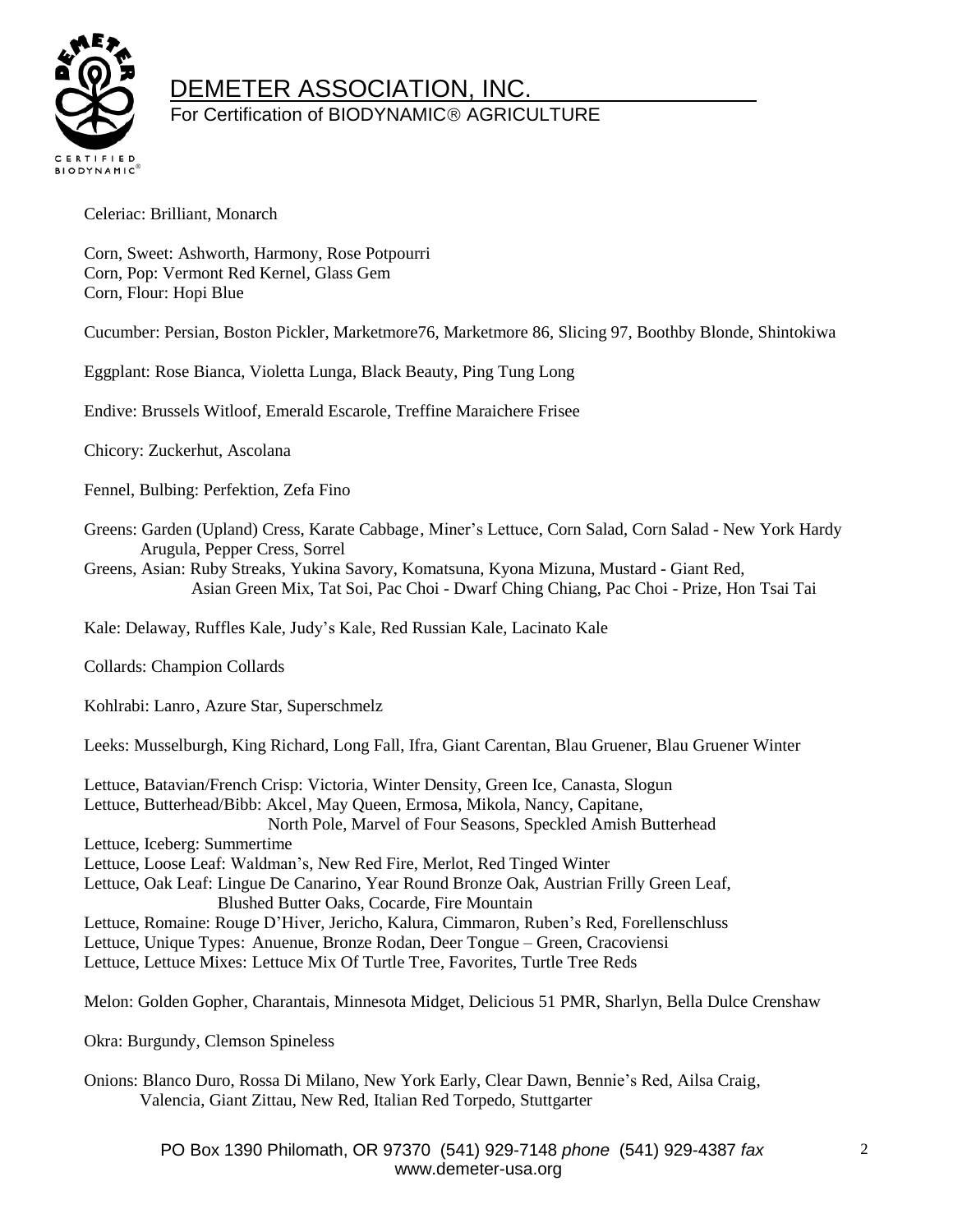

## DEMETER ASSOCIATION, INC.

## For Certification of BIODYNAMIC<sup>®</sup> AGRICULTURE

Scallions: White Spear Bunching, Evergreen Hardy Bunching, Ishikura

Parsley: Giant Italian Plain Leaf , Moss Curled - Forest Green

Parsnips: Turga, Cobham Improved Marrow

Peas, Shell: Coral, Mayfair Peas, Snap: Sugar Lode, Cascadia Peas, Snow: Oregon Giant, Schweizer Riesen

Peppers, Sweet: Jimmy Nardello, Orange Bell, Purple Beauty, Early Red Sweet, King of the North, California Wonder, Antohi, Lipstick, Aconcagua, California Wonder Gold, Sweet Paprika, Sullivan's Favorite Italian Frying

Peppers, Hot: Chiltepe (Bird Pepper), Aji Crystal, Hot Pepper Lantern, Padron, Early Jalapeno, Cayenne, Bolivian Rainbow, Anaheim

Pumpkins: Young Beauty, Baby Pam, New England Pie

Radishes: Sora, French Breakfast Improved, Purple Plum, Black Storage

Spinach: Butterflay, Gamma, Matador, Steadfast, Winter Bloomsdale

Squash, Summer: Raphael's Gold, Langenaria Cucuzzi Edible Gourd, Success PM, Verde Chiaro D'Italia, Yellow Crookneck, Zucchini Mutabile Dark Green, Zucchini Dark Green, Zucchini Costata Romanesca, Zucchini Ronde De Nice, Zucchini Mutabile Squash, Winter: Honeynut, Long Island Cheese, Musque De Provence Fairytail Pumpkin, Sweet Meat, Sweet Meat Maxima, Tromboncino, Delicata, Buttercup, Buttercup Maxima, Black Forest Kabocha, Kindred Orange Buttercup, Red Kuri,

Native American Hidatsa, Butternut

Swiss Chard: Glatter Silber, Rainbow

Tomato, Earliest: Sweet'N'Bright, Stupice, Glacier Tomato, Red Slicing: Berner Rose, Moskvich, Landis, Cosmonaut Volkov, Super Lakota , Ruth's Perfect, Brandywine, Firework Tomato, Non-Red Slicing: German Green, Striped German, Indigo Apple, Golden Delight, Kimberton Hills Yellow, Persimmon, Black Krim, Black Prince, Ananas Noire, Djena Lee's Golden Girl, Green Zebra, Tigerella Tomato, Paste: Hungarian Italian, Black Plum, Roma, Corne De Bouc, Myona, San Marzano Tomato, Cherry: California Sunshine, Blush, Lucky Tiger, Purple Bumblebee, Principle Borghese, Matt's Wild, Chadwick's, Snow White, Black Cherry Tomato, Unique: Blue Gold, Blue Gold Beefsteak, Earli Rouge, Robbin's Red, Oxheart, Canadian Stuffing Tomato, Wapsipinicon Peach

Tomatillo: Schoenbrunn Gold Physalis, Purple Tomatillo